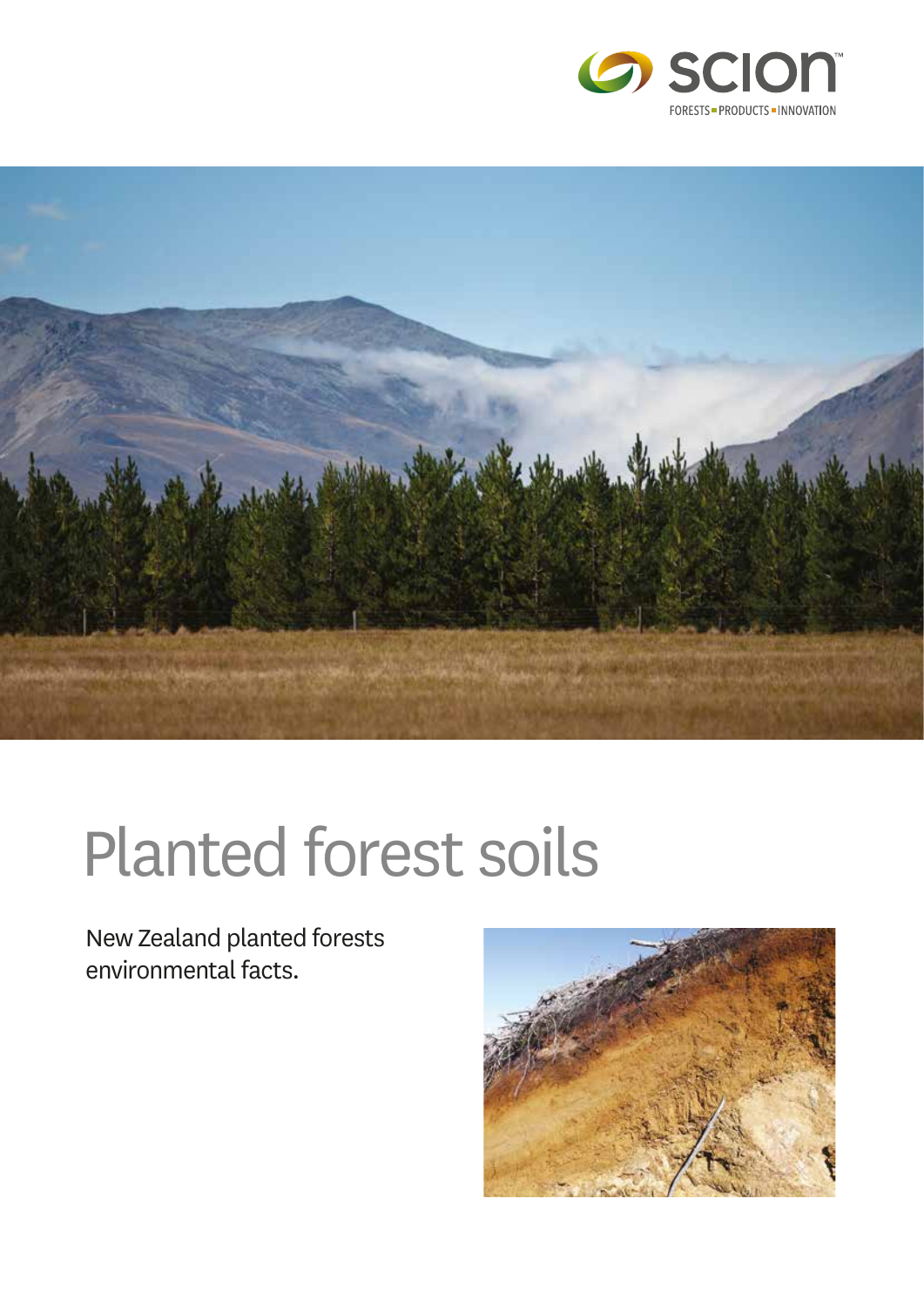Planted forest soils provide many benefits including growing timber and fibre, cleaning water through filtering, and regulating flooding by storing water.

New Zealand has a wide diversity of soil types. They are generally young and naturally acidic with low levels of nitrogen, phosphorus, and sulphur. Planted forests are typically on low fertility or steep terrain land that is not suitable for agriculture.

Best management practices and ongoing improvements are needed for planted forest soils to continue to provide multiple benefits to New Zealanders. This includes maintaining fertility in a low nutrient input production system, especially as many of New Zealand's planted forest soils are now supporting their third rotation There are also challenges in reducing soil loss through erosion in steep, erodible country, particularly during harvesting.



# **Soil**

**Soil** is a media for plant growth, recycles nutrients and organic matter, stores carbon and holds and supplies water. Delivering these benefits is largely determined by the physical, chemical and biological properties of the soil.

**Topsoil** contains much of the organic matter and nutrients for plant growth. Soil organic matter improves nearly all soil properties, e.g. moisture retention, soil structure, drainage, nutrient storage, playing a vital role in many soil functions.

Trees can be deep rooting and access water and nutrients deep within the soil profile. An understanding of the deeper soil profile can help unlock long-term sustainable productivity of planted forests.

**The forest floor** is a key part of forest soil. It is formed from dead biomass (leaves, branches and stems) and is an important pool of carbon and nutrients.

**Changes in soil type across a landscape** are caused by differing geologies, climate patterns, topography, vegetation,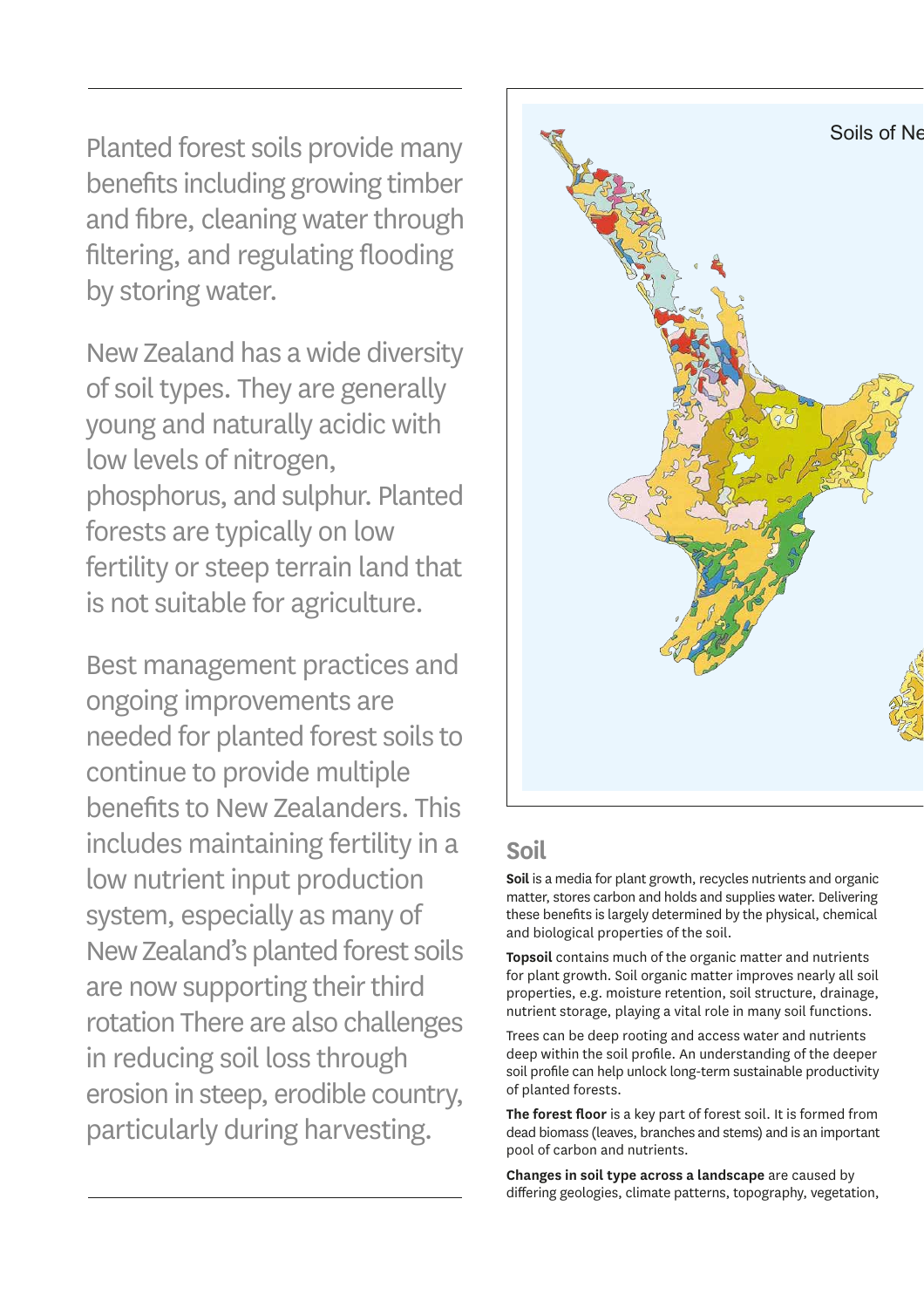

and time that the soil has been developing. Fifteen main soil orders have been mapped using the New Zealand soil classification system. Seven soil orders cover 94% of the planted forest estate with Brown and Pumice soils making up 65% of the area.

# **Soil quality**

**Soil quality is a measure of soil health** and includes the soil's biological, chemical and physical condition. This supports and influences the flow of ecosystem services from the land.

New Zealand has national soil quality measures. Planted forest soil data shows they meet soil health targets for acidity, fertility, organic reserves, and physical status.

**Planted forests can improve soil quality.** Radiata pine forests have been seen to improved soil quality.

**•** Applying superphosphate to radiata pine on an eroded clay soil in north Auckland improved the soil chemical properties and stimulated tree root activity, which lowered the water

table and improved the physical condition of the soil.

**•** Planting radiata pine on coastal sand dunes north of Auckland, after an initial phase of marram grass and tree lupins, has resulted in productive use of what where moving sand dunes. The development of a topsoil has seen the soil classification change from Raw to Recent soil.



#### **Soils are sensitive to management**

**Nutrient supply from one rotation to the next.** Soil fertility is sensitive to the extent of removal of timber and residues during harvesting.

Research suggests that mineral fertilisers cannot replace the organic matter removed at harvest. The retention of the forest floor, in particular, and tree foliage/branches on site post-harvest, are beneficial to supplying nutrients to the following growing crop.

The impact of harvest activities on soil fertility depends on the size of the initial soil nutrient pool, vulnerability to soil disturbance, and the number of harvesting events that have occurred over time. Sites at greatest risk of nutrient deficiencies are those that have soils already low in nutrients. Low nutrient soils make up about a third of New Zealand's total planted forest area.

The Nutrient Balance Model (NuBalM) offers the opportunity for 'precision nutrient management' for planted forests by predicting the nutrient supply and demand for the planted forest, as well as simulating the effects of interventions (e.g. pruning, thinning or fertiliser addition) when nutrients limit productivity of the ecosystem.

**Water supply for crop growth and nutrient uptake.** A soil's capacity to supply water is firstly dependent on the rainfall in that area then by the volume (depth) of the soil and its texture, which determine how much water can be stored.

Very few forest soils in New Zealand have water supply limitations. However, seasonal droughts are possible, and this can specifically affect boron nutrition of the crop on soils low in boron. Moisture supply disruptions may also affect wood properties.

Management options for soils where moisture limitations are expected (e.g. on Pallic or Brown soils) are restricted to controlling competing vegetation.